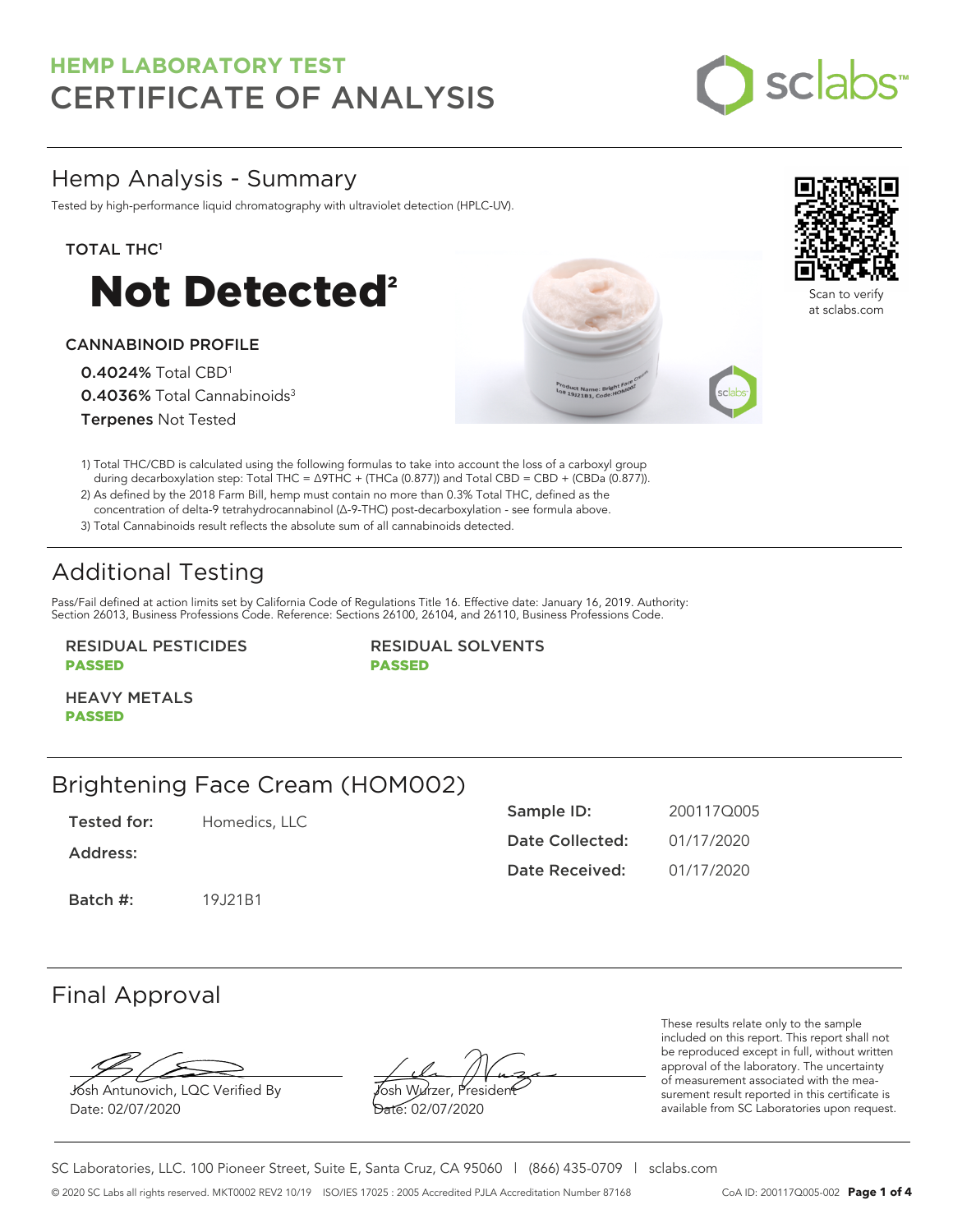

| Sample Name:      | Brightening Face Cream (HOM002) |
|-------------------|---------------------------------|
| LIMS Sample ID:   | 200117Q005                      |
| Batch #:          | 19J21B1                         |
| Source METRC UID: |                                 |
|                   |                                 |
|                   |                                 |
| Sample Type:      | Other                           |
| Batch Count:      |                                 |
| Sample Count:     |                                 |
| Unit Mass:        | 56.699 Grams per Unit           |
| Serving Mass:     |                                 |
| Density:          |                                 |

#### **Moisture Test Results**

Moisture

**Results (%)**

#### **Cannabinoid Test Results 01/18/2020**

Cannabinoid analysis utilizing High Performance Liquid Chromatography (HPLC, QSP 5-4-4-4)

|                                          | mg/g            | %         | $LOD / LOQ$ mg/g |
|------------------------------------------|-----------------|-----------|------------------|
| ∆9THC                                    | ND              | ND        | 0.0009 / 0.003   |
| $\triangle$ 8THC                         | ND              | ΝD        | 0.0009 / 0.003   |
| <b>THCa</b>                              | <b>ND</b>       | ND.       | 0.0009 / 0.003   |
| <b>THCV</b>                              | ND              | ND        | 0.0004 / 0.001   |
| <b>THCVa</b>                             | <b>ND</b>       | ND.       | 0.0013 / 0.004   |
| <b>CBD</b>                               | 4.024           | 0.4024    | 0.0009 / 0.003   |
| <b>CBDa</b>                              | <b>ND</b>       | ΝD        | 0.0009 / 0.003   |
| <b>CBDV</b>                              | 0.012           | 0.0012    | 0.0004 / 0.001   |
| CBDVa                                    | <b>ND</b>       | <b>ND</b> | 0.0003 / 0.001   |
| <b>CBG</b>                               | ND              | ND        | 0.001 / 0.003    |
| CBGa                                     | <b>ND</b>       | ND        | 0.0008 / 0.002   |
| <b>CBL</b>                               | ND              | ND        | 0.0021 / 0.006   |
| <b>CBN</b>                               | <b>ND</b>       | ND        | 0.0009 / 0.003   |
| <b>CBC</b>                               | <b>ND</b>       | ND        | 0.0011 / 0.003   |
| <b>CBCa</b>                              | <b>ND</b>       | ND        | 0.0015 / 0.005   |
| <b>Sum of Cannabinoids:</b>              | 4.036           | 0.4036    | 228.837 mg/Unit  |
| Total THC ( $\triangle$ 9THC+0.877*THCa) | ND              | ND.       | <b>ND</b>        |
| Total CBD (CBD+0.877*CBDa)               | 4.024           | 0.4024    | 228.157 mg/Unit  |
|                                          | Action Limit mg |           |                  |
| Δ9THC per Unit                           |                 |           | ΝD               |

Δ9THC per Unit Δ9THC per Serving

#### **Batch Photo**



SC Laboratories, LLC 100 Pioneer Street, Suite E Santa Cruz, CA 95060 (866) 435-0709 | sclabs.com

| Date Collected: | 01/17/2020    |  |
|-----------------|---------------|--|
| Date Received:  | 01/17/2020    |  |
| Tested for:     | Homedics, LLC |  |
| License #:      |               |  |
| Address:        |               |  |
| Produced by:    |               |  |
| License #:      |               |  |
| Address:        |               |  |
|                 |               |  |
|                 |               |  |

#### **Terpene Test Results**

Terpene analysis utilizing Gas Chromatography - Flame Ionization Detection (GC - FID)

|                           | mg/g                   | % | LOD / LOQ mg/g |
|---------------------------|------------------------|---|----------------|
| 2 Bisabolol               | NT                     |   |                |
| 2 Pinene                  | NT                     |   |                |
| 3 Carene                  | NT                     |   |                |
| Borneol                   | NT                     |   |                |
| 2 Caryophyllene           | NT                     |   |                |
| Geraniol                  | NT                     |   |                |
| 2 Humulene                | NT                     |   |                |
| Terpinolene               | NT                     |   |                |
| Valencene                 | NT                     |   |                |
| Menthol                   | NT                     |   |                |
| Nerolidol                 | $\overline{\text{NT}}$ |   |                |
| Camphene                  | NT                     |   |                |
| Eucalyptol                | NT                     |   |                |
| 2 Cedrene                 | NT                     |   |                |
| Camphor                   | NT                     |   |                |
| (-)-Isopulegol            | NT                     |   |                |
| Sabinene                  | NT                     |   |                |
| 2 Terpinene               | NT                     |   |                |
| <b>7</b> Terpinene        | NT                     |   |                |
| Linalool                  | NT                     |   |                |
| Limonene                  | ÑT                     |   |                |
| Myrcene                   | NT                     |   |                |
| Fenchol                   | NT                     |   |                |
| <sup>2</sup> Phellandrene | NT                     |   |                |
| Caryophyllene Oxide       | NT                     |   |                |
| Terpineol                 | NT                     |   |                |
| 2 Pinene                  | NT                     |   |                |
| R-(+)-Pulegone            | NT                     |   |                |
| Geranyl Acetate           | NT                     |   |                |
| Citronellol               | NT                     |   |                |
| p-Cymene                  | NT                     |   |                |
| Ocimene                   | NT                     |   |                |
| Guaiol                    | NT                     |   |                |
| Phytol                    | NT                     |   |                |
| Isoborneol                | NT                     |   |                |
|                           |                        |   |                |

**Total Terpene Concentration:**

#### Sample Certification

California Code of Regulations Title 16 Effect Date January 16, 2019<br>Authority: Section 26013, Business and Professions Code.<br>Reference: Sections 26100, 26104



Josh Antunovich, LQC Verified By Date: 02/07/2020

Josh Wurzer, President Date: 02/07/2020

© 2020 SC Labs all rights reserved. MKT0002 REV2 10/19 ISO/IES 17025 : 2005 Accredited PJLA Accreditation Number 87168 CoA ID: 200117Q005-002 **Page 2 of 4**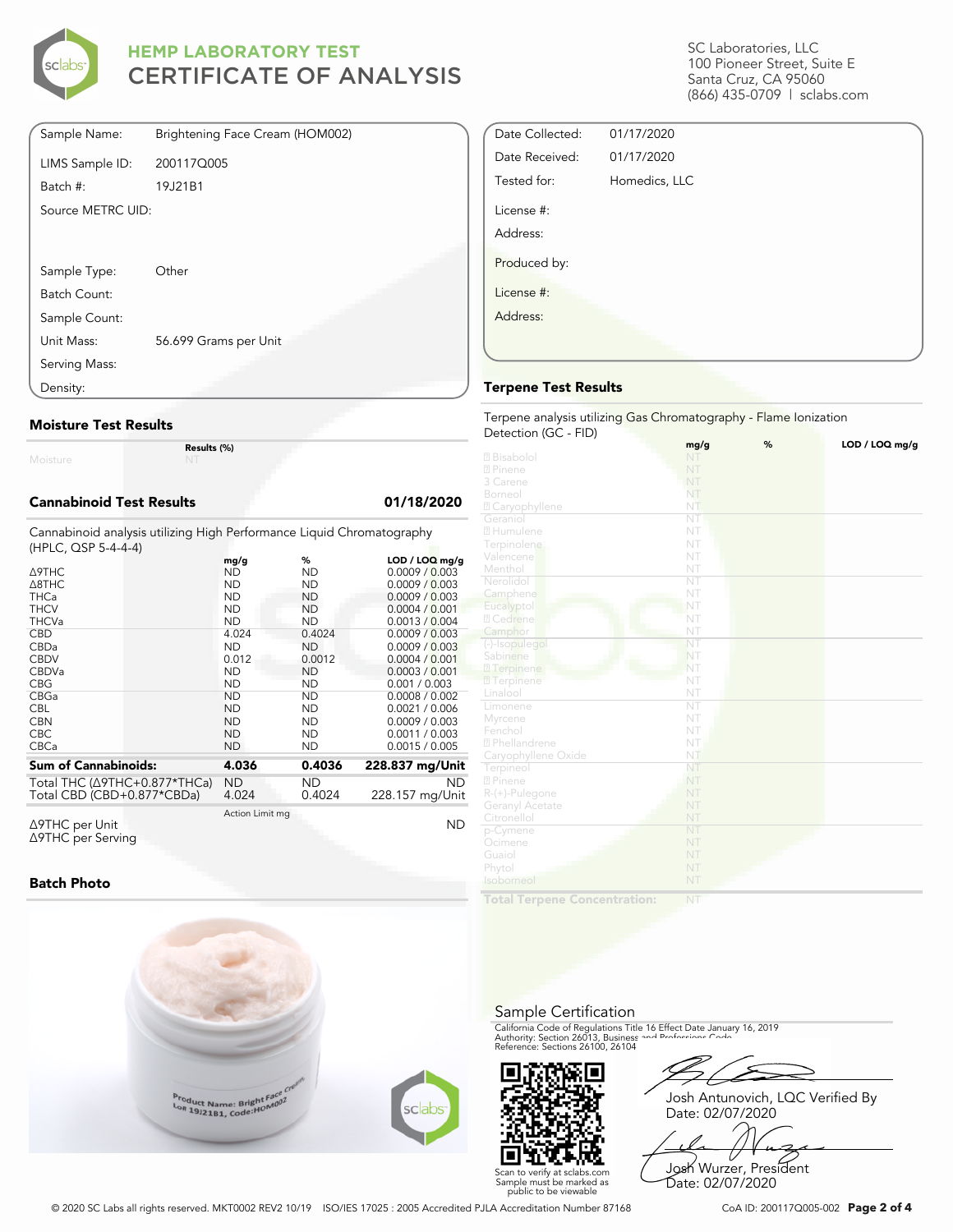

| Sample Name:      | Brightening Face Cream (HOM002) |
|-------------------|---------------------------------|
| LIMS Sample ID:   | 200117Q005                      |
| Batch #:          | 19J21B1                         |
| Source METRC UID: |                                 |
|                   |                                 |
|                   |                                 |
| Sample Type:      | Other                           |
| Batch Count:      |                                 |
| Sample Count:     |                                 |
| Unit Mass:        | 56.699 Grams per Unit           |
| Serving Mass:     |                                 |
| Density:          |                                 |

**Pesticide Test Results - Pass 01/21/2020**

Pesticide and plant growth regulator analysis utilizing HPLC-Mass Spectrometry and GC-Mass Spectrometry

| spectrometry and OC-Mass spectrometry |      |                |                   |                     |
|---------------------------------------|------|----------------|-------------------|---------------------|
|                                       |      | Results (µg/g) | Action Limit µg/g | $LOD / LOQ \mu g/g$ |
| Abamectin                             | Pass | <b>ND</b>      | 0.3               | 0.030 / 0.091       |
| Acephate                              | Pass | <b>ND</b>      | 5.0               | 0.013 / 0.039       |
| Acequinocyl                           | Pass | <b>ND</b>      | 4.0               | 0.010 / 0.031       |
| Acetamiprid                           | Pass | <b>ND</b>      | 5.0               | 0.013 / 0.038       |
| Azoxystrobin                          | Pass | <b>ND</b>      | 40.0              | 0.015 / 0.047       |
| Bifenazate                            | Pass | <b>ND</b>      | 5.0               | 0.012 / 0.035       |
| Bifenthrin                            | Pass | <b>ND</b>      | 0.5               | 0.013 / 0.038       |
| <b>Boscalid</b>                       | Pass | <b>ND</b>      | 10.0              | 0.008 / 0.023       |
| Captan                                | Pass | <b>ND</b>      | 5.0               | 0.099 / 0.300       |
| Carbaryl                              | Pass | <b>ND</b>      | 0.5               | 0.014 / 0.043       |
| Chlorantraniliprole                   | Pass | <b>ND</b>      | 40.0              | 0.020 / 0.061       |
| Clofentezine                          | Pass | <b>ND</b>      | 0.5               | 0.009 / 0.027       |
| Cyfluthrin                            | Pass | <b>ND</b>      | 1.0               | 0.099 / 0.299       |
| Cypermethrin                          | Pass | <b>ND</b>      | 1.0               | 0.030 / 0.091       |
| Diazinon                              | Pass | <b>ND</b>      | 0.2               | 0.009 / 0.027       |
| Dimethomorph                          | Pass | <b>ND</b>      | 20.0              | 0.018 / 0.055       |
| Etoxazole                             | Pass | <b>ND</b>      | 1.5               | 0.007 / 0.022       |
| Fenhexamid                            | Pass | <b>ND</b>      | 10.0              | 0.015 / 0.045       |
| Fenpyroximate                         | Pass | <b>ND</b>      | 2.0               | 0.012 / 0.036       |
| Flonicamid                            | Pass | <b>ND</b>      | 2.0               | 0.022 / 0.066       |
| Fludioxonil                           | Pass | <b>ND</b>      | 30.0              | 0.020 / 0.061       |
| Hexythiazox                           | Pass | <b>ND</b>      | 2.0               | 0.009 / 0.027       |
| Imidacloprid                          | Pass | <b>ND</b>      | 3.0               | 0.017 / 0.050       |
| Kresoxim-methyl                       | Pass | <b>ND</b>      | 1.0               | 0.010 / 0.029       |
| Malathion                             | Pass | <b>ND</b>      | 5.0               | 0.006 / 0.019       |
| Metalaxyl                             | Pass | <b>ND</b>      | 15.0              | 0.011 / 0.033       |
| Methomyl                              | Pass | <b>ND</b>      | 0.1               | 0.022 / 0.067       |
| Myclobutanil                          | Pass | <b>ND</b>      | 9.0               | 0.015 / 0.044       |
| Naled                                 | Pass | <b>ND</b>      | 0.5               | 0.010 / 0.031       |
| Oxamyl                                | Pass | <b>ND</b>      | 0.2               | 0.014 / 0.042       |
| Pentachloronitrobenzene               | Pass | <b>ND</b>      | 0.2               | 0.020 / 0.061       |
| Permethrin                            | Pass | <b>ND</b>      | 20.0              | 0.027 / 0.082       |
| Phosmet                               | Pass | <b>ND</b>      | 0.2               | 0.010 / 0.030       |
| Piperonylbutoxide                     | Pass | <b>ND</b>      | 8.0               | 0.007 / 0.020       |
| Prallethrin                           | Pass | <b>ND</b>      | 0.4               | 0.011 / 0.032       |
| Propiconazole                         | Pass | <b>ND</b>      | 20.0              | 0.004 / 0.013       |
| Pyrethrins                            | Pass | <b>ND</b>      | 1.0               | 0.012 / 0.036       |
| Pyridaben                             | Pass | <b>ND</b>      | 3.0               | 0.007 / 0.020       |
| Spinetoram                            | Pass | <b>ND</b>      | 3.0               | 0.006 / 0.017       |
| Spinosad                              | Pass | <b>ND</b>      | 3.0               | 0.010 / 0.031       |
| Spiromesifen                          | Pass | <b>ND</b>      | 12.0              | 0.005 / 0.015       |
| Spirotetramat                         | Pass | <b>ND</b>      | 13.0              | 0.014 / 0.042       |
| Tebuconazole                          | Pass | <b>ND</b>      | 2.0               | 0.006 / 0.018       |
| Thiamethoxam                          | Pass | <b>ND</b>      | 4.5               | 0.011 / 0.033       |
| Trifloxystrobin                       | Pass | <b>ND</b>      | 30.0              | 0.007 / 0.020       |

SC Laboratories, LLC 100 Pioneer Street, Suite E Santa Cruz, CA 95060 (866) 435-0709 | sclabs.com

| 01/17/2020    |  |
|---------------|--|
| Homedics, LLC |  |
|               |  |
|               |  |
|               |  |
|               |  |
|               |  |
|               |  |
|               |  |

#### **Pesticide Test Results - Pass 01/21/2020**

Pesticide and plant growth regulator analysis utilizing HPLC-Mass Spectrometry and GC-Mass Spectrometry

|                   | - 1- | Results (µg/g) | Action Limit µg/g | LOD / LOQ µq/q |
|-------------------|------|----------------|-------------------|----------------|
| Aldicarb          | Pass | <b>ND</b>      | <b>ND</b>         | 0.030 / 0.091  |
| Carbofuran        | Pass | <b>ND</b>      | <b>ND</b>         | 0.029 / 0.089  |
| Chlordane         | Pass | <b>ND</b>      | <b>ND</b>         | 0.032 / 0.097  |
| Chlorfenapyr      | Pass | <b>ND</b>      | <b>ND</b>         | 0.030 / 0.090  |
| Chlorpyrifos      | Pass | <b>ND</b>      | <b>ND</b>         | 0.029 / 0.089  |
| Coumaphos         | Pass | <b>ND</b>      | <b>ND</b>         | 0.029 / 0.089  |
| Daminozide        | Pass | <b>ND</b>      | <b>ND</b>         | 0.030 / 0.091  |
| DDVP (Dichlorvos) | Pass | <b>ND</b>      | <b>ND</b>         | 0.029 / 0.089  |
| Dimethoate        | Pass | <b>ND</b>      | <b>ND</b>         | 0.029 / 0.089  |
| Ethoprop(hos)     | Pass | <b>ND</b>      | <b>ND</b>         | 0.029 / 0.089  |
| Etofenprox        | Pass | <b>ND</b>      | <b>ND</b>         | 0.029/0.089    |
| Fenoxycarb        | Pass | <b>ND</b>      | <b>ND</b>         | 0.029 / 0.089  |
| Fipronil          | Pass | <b>ND</b>      | <b>ND</b>         | 0.029 / 0.089  |
| Imazalil          | Pass | <b>ND</b>      | <b>ND</b>         | 0.029 / 0.089  |
| Methiocarb        | Pass | <b>ND</b>      | <b>ND</b>         | 0.029 / 0.089  |
| Methyl parathion  | Pass | <b>ND</b>      | <b>ND</b>         | 0.029 / 0.089  |
| Mevinphos         | Pass | <b>ND</b>      | <b>ND</b>         | 0.029 / 0.089  |
| Paclobutrazol     | Pass | <b>ND</b>      | <b>ND</b>         | 0.029 / 0.089  |
| Propoxur          | Pass | <b>ND</b>      | <b>ND</b>         | 0.029 / 0.089  |
| Spiroxamine       | Pass | <b>ND</b>      | <b>ND</b>         | 0.029 / 0.089  |
| Thiacloprid       | Pass | <b>ND</b>      | <b>ND</b>         | 0.029 / 0.089  |

#### **Mycotoxin Test Results**

| Mycotoxin analysis utilizing HPLC-Mass Spectrometry |                                    |                 |
|-----------------------------------------------------|------------------------------------|-----------------|
|                                                     | Results (µq/kq) Action Limit µq/kq | LOD / LOQ µq/kq |
| Aflatoxin B1, B2, G1, G2                            |                                    |                 |
| Ochratoxin A                                        |                                    |                 |

Sample Certification

California Code of Regulations Title 16 Effect Date January 16, 2019<br>Authority: Section 26013, Business and Professions Code.<br>Reference: Sections 26100, 26104



Josh Antunovich, LQC Verified By Date: 02/07/2020

Josh Wurzer, President Date: 02/07/2020

Scan to verify at sclabs.com Sample must be marked as public to be viewable

© 2020 SC Labs all rights reserved. MKT0002 REV2 10/19 ISO/IES 17025 : 2005 Accredited PJLA Accreditation Number 87168 CoA ID: 200117Q005-002 **Page 3 of 4**